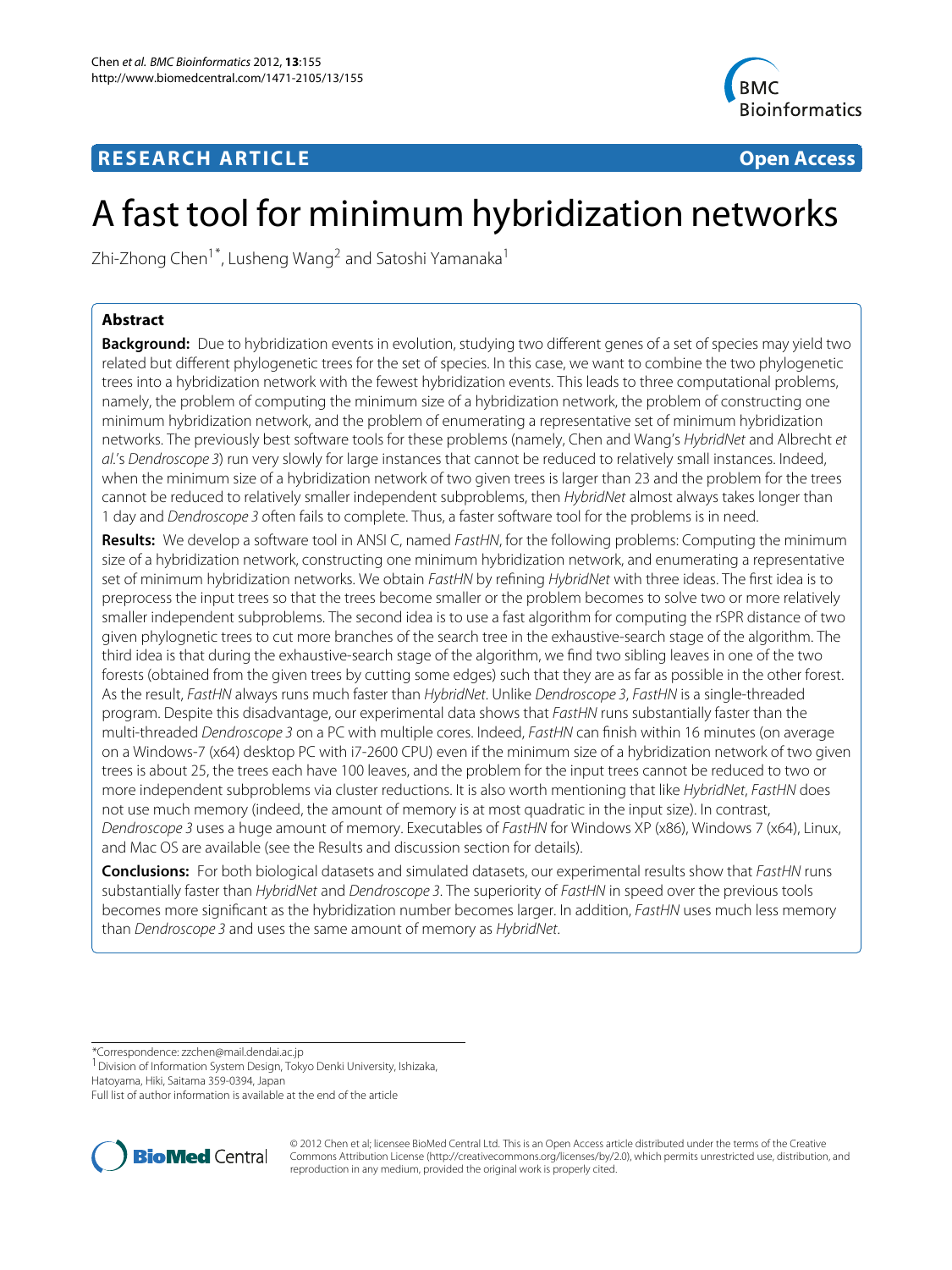#### **Background**

Constructing the evolutionary history of a set of species is an important problem in the study of biological evolution. Phylogenetic trees are used in biology to represent the ancestral history of a collection of existing species. This is appropriate for many groups of species. However, there are some groups for which the ancestral history cannot be represented by a tree. This is caused by processes such as hybridization, recombination, and lateral gene transfer. We refer to those processes as **reticulation** events. For this kind of groups of species, it is more appropriate to represent their ancestral history by rooted acyclic digraphs, where vertices of in-degree at least two represent reticulation events.

When studying the evolutionary history of a set of existing species, one can obtain a phylogenetic tree of the set of species with high confidence by looking at a segment of sequences or a set of genes. When looking at another segment of sequences, a different phylogenetic tree can be obtained with high confidence, too. This indicates that reticulation events may occur. Thus, we have the following problem: Given two rooted phylogenetic trees on a set of species that correctly represent the tree-like evolution of different parts of their genomes, what is the smallest number of reticulation events needed to explain the evolution of the species under consideration?

The subtree prune and regraft (rSPR) distance and the hybridization number are two important measures for evolutionary tree comparison and hybridization network construction. Since both problems are NP-hard [\[1-](#page-9-0)[3\]](#page-9-1), it is challenging to develop programs that can give exact solutions when the two given trees are large or have a large rSPR distance or hybridization number. Previously, several software packages have been developed for these problems [\[4](#page-9-2)[-9\]](#page-10-0). This new breakthrough brings us a hope that one can routinely solve these hard problems for two given large trees. However, the previously fastest software packages can still take hours to finish even when the given trees are of moderate sizes. Thus, a faster software tool for these problems is in need.

In general, there may exist two or more minimum hybridization networks displaying two given phylogenetic trees  $T_1$  and  $T_2$  with the same leaf set  $X$ . In some cases, we may want to enumerate all minimum hybridization networks displaying both  $T_1$  and  $T_2$ . Unfortunately, it is not hard to construct two example phylogenetic trees *T*<sup>1</sup> and  $T_2$  such that there are too many minimum hybridization networks displaying both  $T_1$  and  $T_2$ . So, we instead want to enumerate only a *representative set* of minimum hybridization networks displaying both  $T_1$  and  $T_2$ . Here, a hybridization network *N represents* another hybridization network  $N'$  if for every pair  $(x, y)$  of species in  $X$ ,  $x$ and  $\gamma$  fall into the same connected component of  $F_N$  if and only if they fall into the same connected component

of  $F'_N$ , where  $F_N$  (respectively,  $F'_N$ ) is the forest obtained from  $N$  (respectively,  $N^\prime$ ) by removing all the edges entering reticulate nodes. *HybridNet* [\[6\]](#page-9-3) and *Dendroscope 3* [\[4\]](#page-9-2) are able to enumerate a representative set of of minimum hybridization networks for two given phylogenetic trees. If the problem for the two given trees can be reduced to relatively smaller independent subproblems (by socalled "cluster reductions"), *Dendroscope* is much faster than *HybridNet*; otherwise, the two have almost the same speed. Unfortunately, both tools run very slowly when the minimum hybridization number of a hybridization network of two given trees is large (say, larger than 23) and the problem for the trees cannot be reduced to relatively smaller independent subproblems. Thus, a much faster tool is in need.

#### <span id="page-1-0"></span>**Results and discussion**

We have developed a new tool (called *FastHN*) for the problem of enumerating a representative set of minimum hybridization networks of two given phylognetic trees. Of course, *FastHN* can also compute the minimum hybridization number of a hybridization network of two given phylognetic trees and construct a single minimum hybridization network of two given phylognetic trees. *FastHN* is implemented in ANSI C and is available at [http://rnc.r.dendai.ac.jp/](http://rnc.r.dendai.ac.jp/~chen/fastHN.html)∼chen/fastHN.html, or [http://www.cs.cityu.edu.hk/](http://www.cs.cityu.edu.hk/~lwang/software/FastHN/fastHN.html)∼lwang/software/FastHN/ [fastHN.html,](http://www.cs.cityu.edu.hk/~lwang/software/FastHN/fastHN.html) where one can download executables for Windows XP (x86), Windows 7 (x64), Linux, and Mac OS.

After downloading *FastHN*, one can run it as follows:

FastHN T1 T2 OPTION HEURISTIC or simply FastHN T1 T2 OPTION

Here, T1 and T2 are two text files each containing a phylogenetic tree in the Newick format (ended with a semicolon). The label of each leaf in an input tree should be a string consisting of letters in {0, 1, *...* , 9, *a*, *b*, *...* , *z*,*A*, *B*, *...* , *Z*, , .}. There is no limit on the length of the label of each leaf.

OPTION is a string in the set {HN, MAAF, MAAFs} controlling the output as follows:

- HN: The output is the hybridization number of T1 and T2.
- MAAF: The output is one MAAF of T1 and T2 together with one minimum hybridization network for the MAAF.
- MAAFs: The output is all MAAFs of T1 and T2 together with one minimum hybridization network for each MAAF.

*FastHN* outputs an MAAF (respectively, MAF) by printing out the leaf sets of the trees in the MAAF (respectively, MAF), while it outputs a hybridization network in its extended Newick format [\[10\]](#page-10-1). When OPTION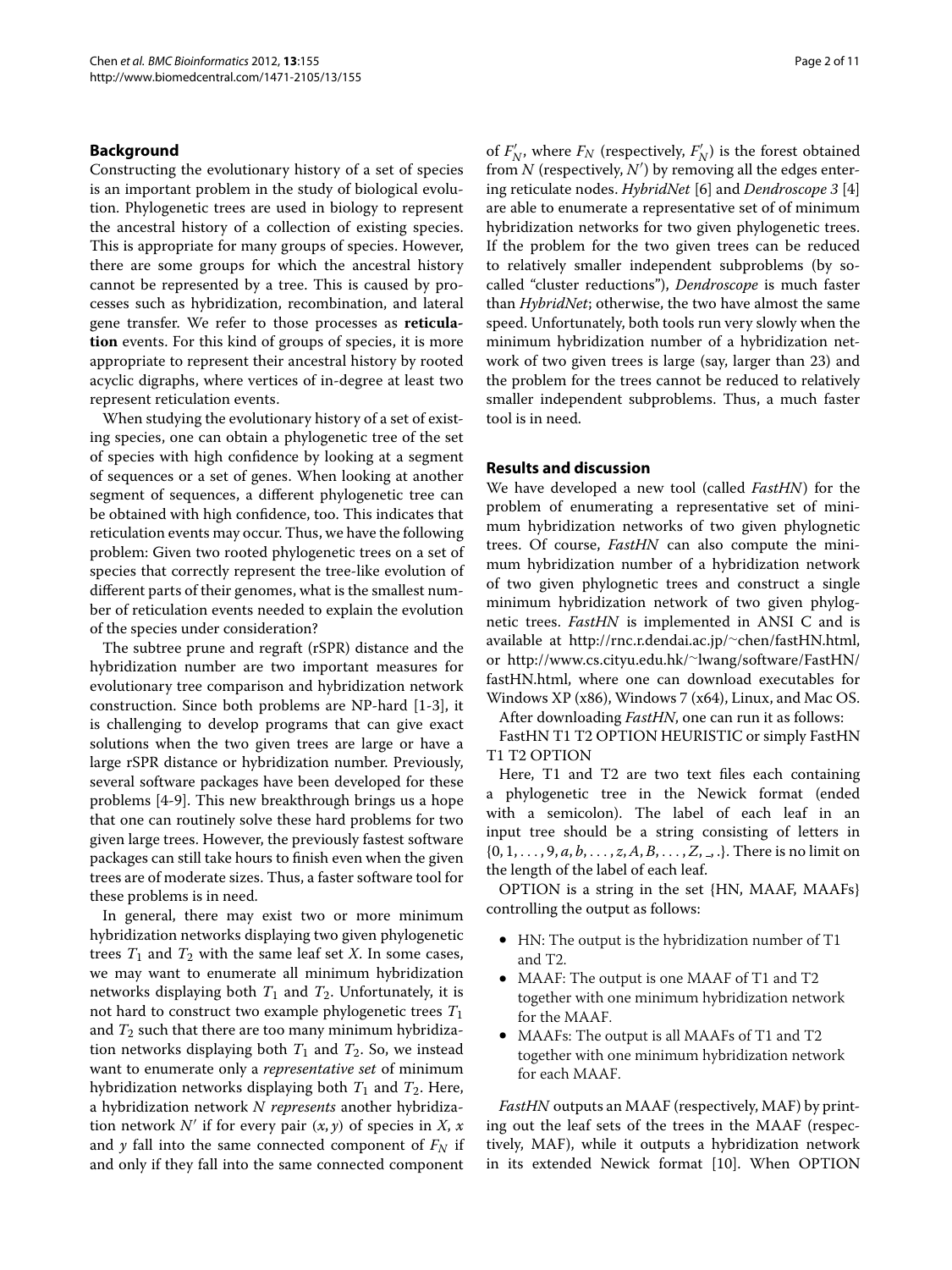is MAAFs (respectively, MAFs), *FastHN* outputs the MAAFs (respectively, MAFs) without repetition. We remind the reader that one can view a tree in the Newick format and a network in the extended Newick format by using Dendroscope due to [\[11\]](#page-10-2).

HEURISTIC is a 3-bit binary string specifying the version of *FastHN* as follows:

- The first bit is 1 if and only if FastHN adopts initial cluster reductions.
- The second bit is 1 if and only if FastHN adopts Heuristic 1.
- The last bit is 1 if and only if *FastHN* adopts Heuristic 2.

HEURISTIC can be omitted; in that case, it is set to be 111.

To compare the efficiency of *FastHN* with the previous bests (namely, *HybridNet* [\[6\]](#page-9-3) and *Dendroscope 3* [\[4\]](#page-9-2)), we have run them on both simulated datasets and biological datasets for the problem of computing all MAAFs of two given phylogenetic trees. The experiment has been performed on a Windows-7 (x64) desktop PC with i7- 2600 CPU and 4GB RAM. It is worth mentioning that in our experiments, we have used the *total elapsed time* (rather than the *CPU time*) to measure the running time of *FastHN*. Since *FastHN* is single-threaded, its total elapsed time is usually more than its CPU time. In contrast, *Dendroscope 3* is multi-threaded, its total elapsed time can be less than its CPU time. Because it is not clear how *Dendroscope 3* measures its running time, we have *pessimistically* measured the running time of *FastHN* using the total elapsed time (in order to do a fair comparison with *Dendroscope 3*).

#### **Simulated data**

To generate simulated datasets, we use a program due to Beiko and Hamilton [\[12\]](#page-10-3). To obtain a pair  $(T, T')$  of trees, their program first generates *T* randomly and then obtains *T*- from *T* by performing a specified number *r* (say, 20) of random rSPR operations on *T*. Recall that an *rSPR operation* on a tree *T* first removes an edge  $(p, c)$  from *T*, then contracts *p* (the vertex of out-degree 1 resulting from the removal of edge *(p*, *c)*), and further re-attaches the subtree rooted at  $c$  to an edge  $(p', c')$  of  $T$  (by introducing a new vertex  $m'$ , splitting edge  $(p',c')$  into two edges  $(p',m')$  and  $(m', c')$ , and adding a new edge  $(m', c)$ ). So, the actual rSPR distance of  $T$  and  $T'$  is at most  $r$ . Moreover, the hybridization number of  $T$  and  $T'$  can be  $r$ , smaller than  $r$ , or larger than *r*.

We first use Beiko and Hamilton's program to generate 120 pairs of trees each of which has **100** leaves. The first (respectively, second) 60 pairs are generated by setting  $r = 14$  (respectively,  $r = 17$ ). It turns out that among the 120 generated tree-pairs, 6 (respectively, 22, 33, 11, 21, or 27) tree-pairs have hybridization number 12 (respectively, 13, 14, 15, 16, or 17). Figure [1](#page-3-0) summarizes the average running time of the programs for the generated tree-pairs, where each average is taken over those tree-pairs with the same hybridization number. As can be seen from the figure, *FastHN* with Heuristic 1 and/or Heuristic 2 is much faster than *HybridNet* and *Dendroscope 3*. This difference in speed becomes more significant as the hybridization number becomes larger. Moreover, Heuristic 1 contributes the most to the saving of running time. Indeed, when Heuristic 1 is used, both Heuristic 2 and initial cluster reductions do not help much. It is worth noting that Beiko and Hamilton's program tends to create a pair of trees without a relatively large common clusters. This is why initial cluster reductions do not help much for tree-pairs randomly generated by their program.

The comparison is done on 120 randomly generated tree-pairs with relatively small hybridization numbers, where each tree has 100 leaves. If the running time of a program for a tree-pair is more than 600 seconds, then it has been rounded down to 600 seconds. Among the 120 pairs, *Dendroscope 3* takes more than 600 seconds for 28 pairs, *FastHN* without Heuristic 1, 2, or initial cluster reductions takes more than 600 seconds for 20 pairs, *FastHN* with only initial cluster reductions takes more than 600 seconds for 18 pairs, and *FastHN* with Heuristic 1 or 2 takes less than 60 seconds for every pair.

To test how the number of leaves in an input tree influences the running time of the algorithms, we next use Beiko and Hamilton's program to generate 120 pairs of trees each of which has **50** leaves. The first (respectively, second) 60 pairs are generated by setting  $r = 14$ (respectively,  $r = 17$ ). It turns out that among the 120 generated tree-pairs, 3 (respectively, 17, 26, 26, 20, 20, or 6) tree-pairs have hybridization number 11 (respectively, 12, 13, 14, 15, 16, or 17). Moreover, for each *h* ∈ {9, 10}, there is exactly one generated tree-pair with hybridization number *h*. Figure [2](#page-3-1) summarizes the average running time of the programs for those generated tree-pairs with hybridization number in the range [12..17], where each average is taken over those tree-pairs with the same hybridization number. As can be seen from the figure, the superiority of *FastHN* over *HybridNet* and *Dendroscope 3* remains the same (as in Figure [1\)](#page-3-0) if Heuristic 1 or 2 is used. Moreover, Heuristic 1 contributes the most to the saving of running time.

The comparison is done on 120 randomly generated tree-pairs with relatively small hybridization numbers, where each tree has 50 leaves.

To compare the performance of the algorithms for treepairs with relatively large hybridization numbers, we further use Beiko and Hamilton's program to generate 60 pairs of trees by setting  $r = 25$ , where each tree has **100** leaves. It turns out that among the 60 generated tree-pairs,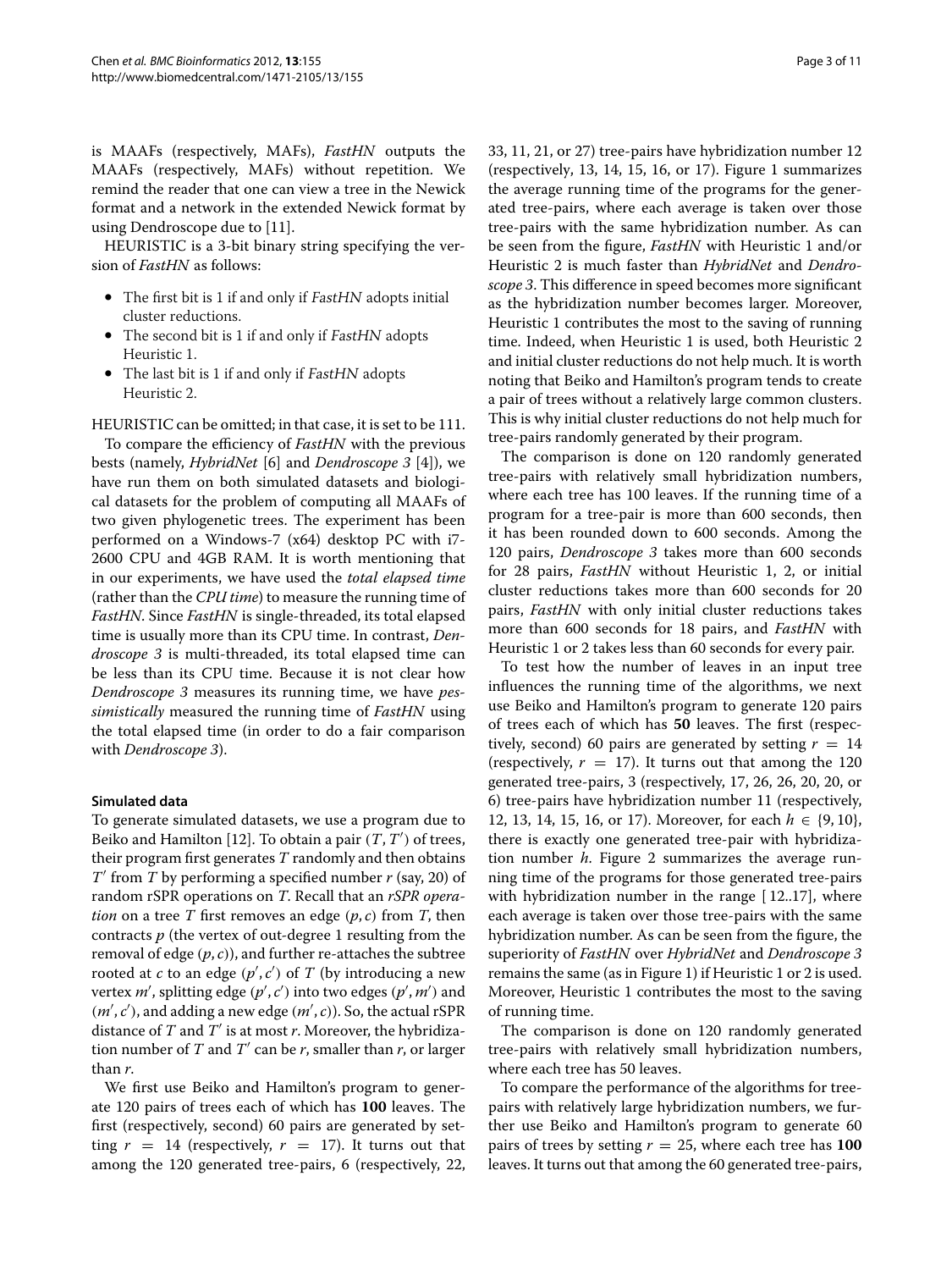Chen *et al. BMC Bioinformatics* 2012, **13**:155 Page 4 of 11 http://www.biomedcentral.com/1471-2105/13/155



<span id="page-3-0"></span>

<span id="page-3-1"></span>4 (respectively, 10, 15, 18, or 12) tree-pairs have hybridization number 21 (respectively, 22, 23, 24, or 25). Moreover, there is exactly one generated tree-pair with hybridization number 20. Figure [3](#page-4-0) summarizes the average running time of the two best versions of *FastHN* for the generated tree-pairs, where each average is taken over those treepairs with the same hybridization number. As can be seen from the figure, both versions take less than 16 minutes (on average) even when the hybridization number is as large as 25, while *FastHN* with both Heuristics 1 and 2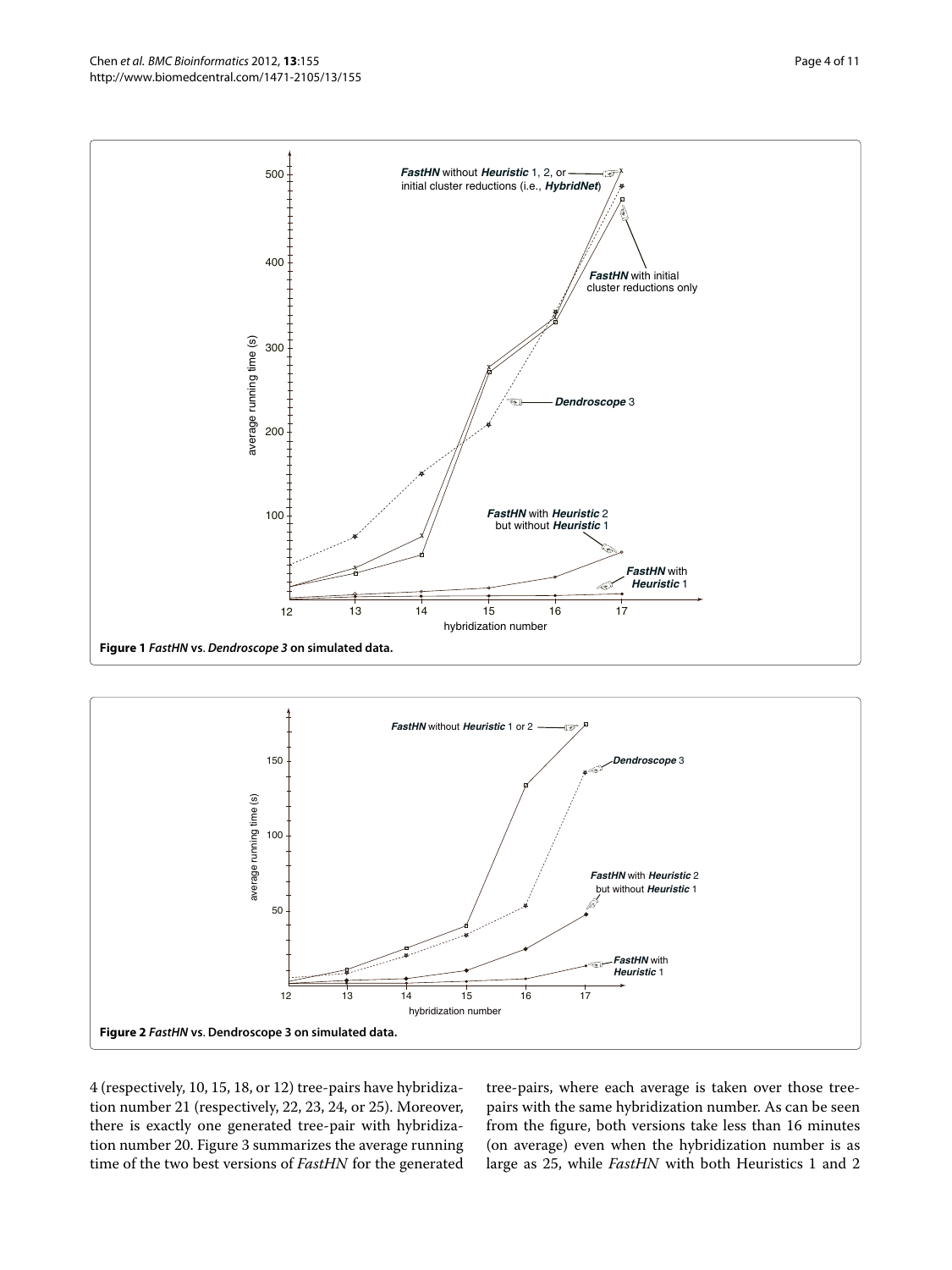

<span id="page-4-0"></span>is the faster version. In contrast, *Dendroscope 3* fails to complete for each of the 60 tree-pairs.

The time is measured on 60 randomly generated treepairs with relatively large hybridization numbers, where each tree has 100 leaves. (**Note:** *Dendroscope 3* fails to complete for each of the 60 pairs.)

#### **Biological data**

We use the Poaceae dataset from the Grass Phylogeny Working Group [\[13\]](#page-10-4)). The dataset contains sequences for six loci: internal transcribed spacer of ribosomal DNA (ITS); NADH dehydrogenase, subunit F (ndhF); phytochrome B (phyB); ribulose 1,5-biphosphate carboxylase/oxygenase, large subunit (rbcL); RNA polymerase II, subunit  $\beta''$  (rpoC2); and granule bound starch synthase I (waxy). The Poaceae dataset was previously analyzed by [\[14\]](#page-10-5), who generated the inferred rooted binary trees for these loci. See Table [1](#page-5-0) for the experimental results. In this table, column *pair* shows the tree-pairs, column #*taxa* shows the number of leaves in an input tree, and column *h* shows the hybridization number of each tree-pair. Moreover, columns *FastHN* and *Dendroscope* show the running times (in seconds) of *FastHN* and *Dendroscope 3*, respectively. Furthermore, column *FastHN* has 8 sub-columns each labeled by 3 bits, where the first (respectively, middle, or the last) bit is 1 if and only if initial cluster reductions (respectively, Heuristic 1, or Heuristic 2) are adopted. In particular, the sub-column labeled 000 corresponds to *HybridNet*.

As can be seen from Table [1,](#page-5-0) for most of the treepairs, there is not much difference in speed between *Dendroscope 3* and *FastHN* with initial cluster reductions. This is because most of the tree-pairs have small hybridization numbers. For the tree-pair (ndhf, ITS), *FastHN* with cluster reductions runs substantially faster than *FastHN* without cluster reductions. This is because the problem for this pair can be reduced to two tree-pairs of roughly equal sizes by initial cluster reductions in the preprocessing stage of the algorithm.

#### **Discussion**

Roughly speaking, *FastHN* consists of two stages, namely, the preprocessing stage and the exhaustive-search stage. In the preprocessing stage, *FastHN* performs only subtree reductions and cluster reductions. Indeed, other kinds of reductions are also known. One of them is chain reduction [\[15\]](#page-10-6). Performing chain reductions on the input trees results in trees whose nodes are weighted. Unfortunately, it seems that Whidden *et al.*'s  $O(2.42<sup>d</sup>n)$ -time algorithm for computing the rSPR distance *d* of two given phylognetic trees with *n* leaves does not work when the trees are weighted. This is why *FastHN* does not perform chain reductions.

In the exhaustive-search stage, *FastHN* also performs subtree reductions whenever possible, but does not perform cluster reductions. The main reason of not performing cluster reductions in the 2nd stage is that performing a cluster reduction is too time-consuming (namely, takes  $O(n^2)$  time, where *n* is the number of leaves in the trees).

When running *FastHN*, one can decide whether to adopt initial cluster reductions, Heuristic 1, or Heuristic 2. If two input trees have relatively large common clusters,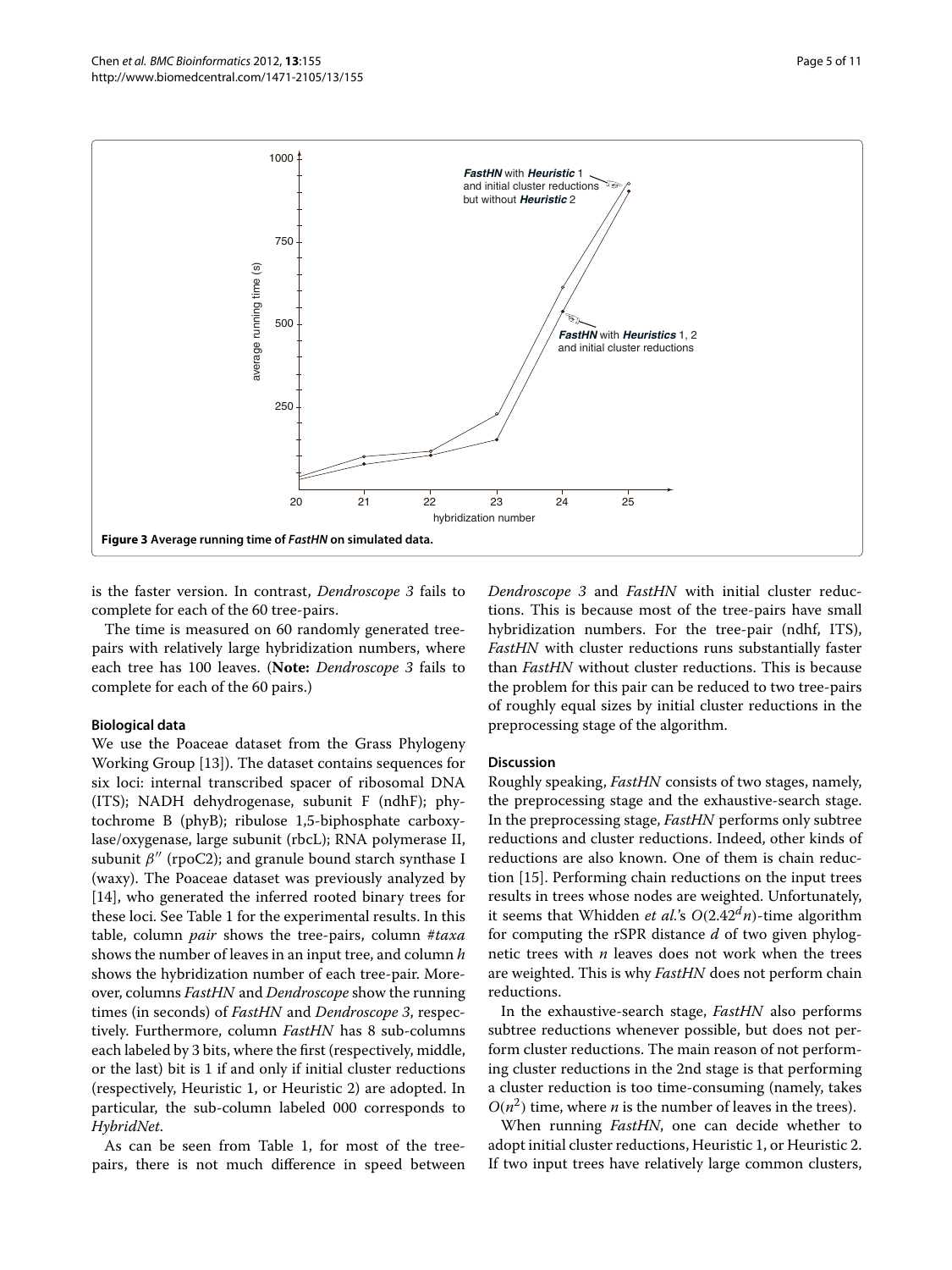| pair        | #taxa | h              | <b>FastHN</b>  |                |                |                |                |                |              |     |                |
|-------------|-------|----------------|----------------|----------------|----------------|----------------|----------------|----------------|--------------|-----|----------------|
|             |       |                | 000            | 001            | 010            | 011            | 100            | 101            | 110          | 111 | Dendroscope    |
| ndhF,phyB   | 40    | 14             | 19             | 15             | 7              | 5              | $\mathbf{1}$   |                | 2            |     | 2              |
| ndhF,rbcL   | 36    | 13             | 5              | 5              | 6              | 5              |                |                | $\mathbf{1}$ |     |                |
| ndhF,rpoC2  | 34    | 12             | $\overline{2}$ | $\overline{2}$ |                |                |                |                | 1            |     |                |
| ndhF,waxy   | 19    | 9              |                |                | 1              |                |                |                | $\mathbf{1}$ | 1   |                |
| ndhF,ITS    | 46    | 19             | 556            | 537            | 53             | 97             |                |                | $\mathbf{1}$ | 1   | $\overline{2}$ |
| phyB,rbcL   | 21    | 4              |                |                | 1              |                |                |                | 1            |     |                |
| phyB,rpoC2  | 21    | $\overline{7}$ |                |                |                |                |                |                | 1            |     |                |
| phyB,waxy   | 14    | 3              |                |                |                |                |                |                | 1            |     |                |
| phyB, ITS   | 30    | 8              |                |                | 1              |                |                |                | $\mathbf{1}$ |     |                |
| rbcL,rpoC2  | 26    | 13             | $\overline{2}$ | $\overline{2}$ | 1              |                |                |                | 1            |     |                |
| rbcL,waxy   | 12    | $\overline{7}$ |                |                |                |                |                |                | 1            |     |                |
| rbcL,ITS    | 29    | 14             | 10             | 9              | $\overline{2}$ | $\overline{2}$ | 4              | 3              | 1            |     | 9              |
| rpoC2, waxy | 10    |                | -1             |                | 1              |                | $\mathbf{1}$   |                | $\mathbf{1}$ |     |                |
| rpoC2, ITS  | 31    | 15             | 14             | 13             | 14             | 8              | $\overline{2}$ | $\overline{2}$ | $\mathbf{1}$ | 1   | $\overline{2}$ |
| waxy, ITS   | 15    | 8              |                |                | 1              |                |                |                | $\mathbf{1}$ |     |                |

<span id="page-5-0"></span>**Table 1** *FastHN* **vs.** *Dendroscope 3* **on 15 tree-pairs in the Poaceae dataset**

performing initial cluster reductions on them lead to solving independent and significantly smaller subproblems. So, we should always choose to adopt initial cluster reductions. Moreover, as can be seen from our simulated results, we should always choose to adopt Heuristic 1 because it enables the algorithm to save a lot of time by cutting more branches of the search tree in the exhaustivesearch stage. Our simulated results also show that adopting both Heuristics 1 and 2 makes *FastHN* run faster (on average) than adopting only Heuristic 1. Thus, in general, we should choose to adopt Heuristic 2 as well. However, in our experiments, we have found some tree-pairs for which *FastHN* with Heuristic 1 but without Heuristic 2 runs significantly faster than *FastHN* with both Heuristics 1 and 2. Hence, as long as Heuristic 1 is adopted, there is still room to decide whether to adopt Heuristic 2 as well.

## **Conclusions**

Our experiments show that *FastHN* runs substantially faster than the previously best tools (namely, *HybridNet* and *Dendroscope 3*). The fast speed of *FastHN* originates from two key new ideas (which have not been used to solve the problems before, as far as we know):

- We use a fast algorithm for computing the rSPR distance of two given phylognetic trees to cut more branches of the search tree during the exhaustive-search stage of FastHN.
- During the exhaustive-search stage of FastHN, we always try to find a pair of sibling leaves in one of the two forests (obtained from the given trees by cutting

some edges) such that the two leaves is as far apart as possible in the other forest.

## **Methods**

Throughout this section, a *rooted forest* always means a directed acyclic graph in which every node has in-degree at most 1 and out-degree at most 2.

Let *F* be a rooted forest. The *roots* (respectively, *leaves*) of *F* are those nodes whose in-degrees (respectively, outdegrees) are 0. The *size* of *F*, denoted by |*F*|, is the number of roots in *F* minus 1. A node *v* of *F* is *unifurcate* if it has only one child in *F*. If a root *v* of *F* is unifurcate, then *contracting v in F* is the operation that modifies *F* by deleting *v*. If a non-root node *v* of *F* is unifurcate, then *contracting v in F* is the operation that modifies *F* by first adding an edge from the parent of *v* to the child of *v* and then deleting *v*.

For convenience, we view each node *u* of *F* as an ancestor and descendant of *u* itself. A node *u* is *lower than* another node  $v \neq u$  in *F* if *u* is a descendant of *v* in *F*. The *lowest common ancestor* (LCA) of a set *U* of nodes in *F* is the lowest node  $\nu$  in *F* such that for every node  $u \in U$ , *v* is an ancestor of *u* in *F*. For a node *v* of *F*, the *subtree of F rooted at v* is the subgraph of *F* whose nodes are the descendants of  $\nu$  in  $F$  and whose edges are those edges connecting two descendants of  $\nu$  in *F*. If  $\nu$  is a root of *F*, then the subtree of *F* rooted at *v* is a *component tree* of *F*. *F* is a *rooted tree* if it has only one root.

A *rooted binary forest* is a rooted forest in which the outdegree of every non-leaf node is 2. Let *F* be a rooted binary forest. *F* is a *rooted binary tree* if it has only one root. If *v*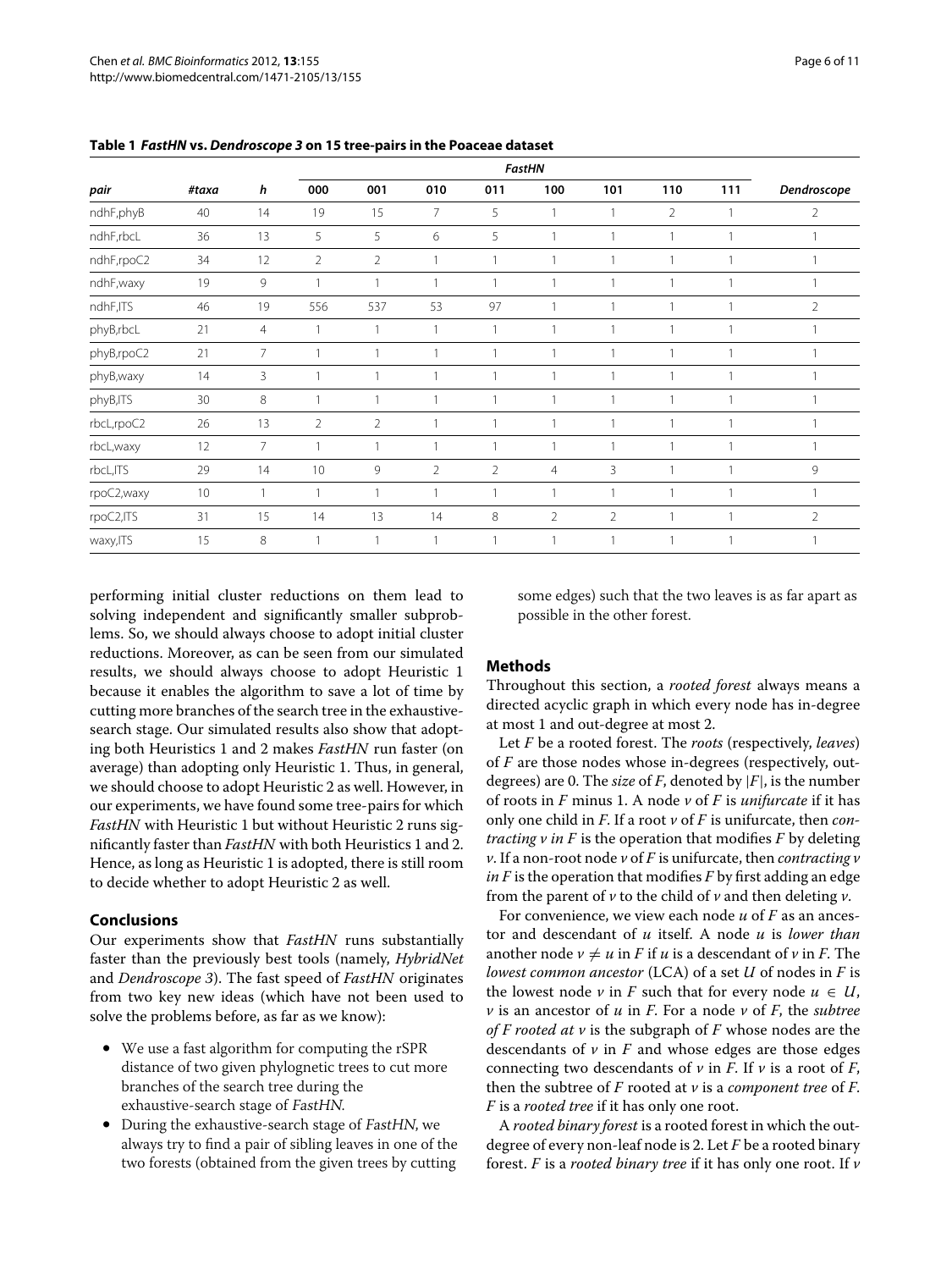is a non-root node of *F* with parent *p* and sibling *u*, then *detaching the subtree of F rooted at v* is the operation that modifies *F* by first deleting the edge  $(p, v)$  and then contracting *p*. A *detaching operation* on *F* is the operation of detaching the subtree of *F* rooted at a non-root node.

#### **Hybridization networks and phylogenetic trees**

Let *X* be a set of existing species. A *hybridization network* on *X* is a directed acyclic graph *N* in which the set of nodes of out-degree 0 (still called the *leaves*) is *X*, each non-leaf node has out-degree 2, there is exactly one node of in-degree 0 (called the *root*), and each non-root node has in-degree larger than 0. Note that the in-degree of a non-root node in *N* may be larger than 1. A node of indegree larger than 1 in *N* is called a *reticulation node* of *N*. Intuitively speaking, a reticulation node corresponds to a reticulation event. The *hybridization number* of a reticulation node in *N* is its in-degree in *N* minus one. The *hybridization number* of *N* is the total hybridization number of reticulation nodes in *N*.

A *phylogenetic tree* on *X* is a rooted binary tree whose leaf set is *X*. A hybridization network *N* on *X displays* a phylogenetic tree *T* on *X* if *N* has a subgraph *M* such that *M* is a rooted tree, the root of *M* has exactly two children in *M*, and modifying *M* by contracting its unifurcate nodes yields *T*. A *hybridization network* of two phylogenetic trees  $T_1$  and  $T_2$  on  $X$  is a hybridization network  $N$ on *X* such that *N* displays both  $T_1$  and  $T_2$ . A hybridization network of  $T_1$  and  $T_2$  is *minimum* if its hybridization number is minimized among all hybridization networks of  $T_1$  and  $T_2$ . Obviously, if N is a minimum hybridization network of  $T_1$  and  $T_2$ , then the in-degree of every reticulation node in *N* is exactly 2 and hence the hybridization number of *N* is equal to the number of reticulation nodes in *N*. For convenience, we define the *hybridization number* of  $T_1$  and  $T_2$  to be the minimum hybridization number of a hybridization network of  $T_1$  and  $T_2$ .

We are now ready to define one problem studied in this paper:

## **Hybridization Network Construction (HNC):**

**Input:** Two phylogenetic trees  $T_1$  and  $T_2$  on the same set  $X$  of species.

**Goal:** To construct a minimum hybridization network of  $T_1$  and  $T_2$ .

#### **Agreement forests**

Throughout this subsection, let  $T_1$  and  $T_2$  be two phylogenetic trees on the same set *X* of species. If we can apply a sequence of detaching operations on each of  $T_1$  and  $T_2$  so that they become the same forest  $F$ , then we refer to  $F$  as an *agreement forest* (AF) of *T*<sup>1</sup> and *T*2. A *maximum agreement forest* (MAF) of  $T_1$  and  $T_2$  is an agreement forest of *T*<sup>1</sup> and *T*<sup>2</sup> whose size is minimized over all agreement forests of  $T_1$  and  $T_2$ . The size of an MAF of  $T_1$  and  $T_2$  is called the  $rSPR$  distance between  $T_1$  and  $T_2$ . The following lemma is shown in [\[16\]](#page-10-7).

<span id="page-6-0"></span>**Lemma 1** [\[16\]](#page-10-7) Given two phylogenetic trees  $T_1$  and  $T_2$ , we can compute the rSPR distance between  $T_1$  and  $T_2$  in  $O(2.42<sup>d</sup>n)$  time, where *n* is the number of leaves in  $T_1$  and  $T_2$  and *d* is the rSPR distance between  $T_1$  and  $T_2$ .

Let *F* be an agreement forest of  $T_1$  and  $T_2$ . Obviously, for each  $i \in \{1, 2\}$ , the leaves of  $T_i$  one-to-one correspond to the leaves of *F*. For convenience, we hereafter identify each leaf  $\nu$  of  $F$  with the leaf of  $T_i$  corresponding to  $\nu$ . Similarly, for each  $i \in \{1, 2\}$ , the non-leaf nodes of **F** correspond to distinct non-leaf nodes of *Ti*. More precisely, a non-leaf node *u* of *F* corresponds to the LCA of  $\{v_1, \ldots, v_\ell\}$  in  $T_i$ , where  $v_1, \ldots, v_\ell$  are the leaf descendants of *u* in *F*. Again for convenience, we hereafter identify each non-leaf node  $u$  of *F* with the non-leaf node of  $T_i$  corresponding to  $u$ . With these correspondences, we can use  $F$ ,  $T_1$ , and  $T_2$  to construct a directed graph *G<sub>F</sub>* as follows:

- The nodes of *GF* are the roots of *F*.
- For every two roots  $r_1$  and  $r_2$  of F, there is an edge from  $r_1$  to  $r_2$  in  $G_F$  if and only if  $r_1$  is an ancestor of  $r_2$ in  $T_1$  or  $T_2$ .

We refer to *GF* as the *decision graph associated with F*. If *GF* is acyclic, then *F* is an *acyclic agreement forest* (AAF) of  $T_1$  and  $T_2$ ; otherwise,  $F$  is a *cyclic agreement forest* (CAF) of  $T_1$  and  $T_2$ . If *F* is an AAF of  $T_1$  and  $T_2$  and its size is minimized over all AAFs of  $T_1$  and  $T_2$ , then  $F$  is a *maximum acyclic agreement forest* (MAAF) of  $T_1$  and  $T_2$ . Note that our definition of an AAF is the same as those in [\[15,](#page-10-6)[17\]](#page-10-8) but is different from that in [\[16\]](#page-10-7). Moreover, it is known that the size of an MAAF of  $T_1$  and  $T_2$  is equal to the hybridization number of  $T_1$  and  $T_2$  [\[18\]](#page-10-9). The following lemma is shown in [\[19\]](#page-10-10):

<span id="page-6-1"></span>**Lemma 2** [\[19\]](#page-10-10) Suppose that *C* is a cycle of  $G_F$  and  $r_1$ , ..., *r*<sub> $\ell$ </sub> are the nodes of *C*. Then, each  $r_j \in \{r_1, \ldots, r_\ell\}$  has two children  $u_j$  and  $u'_j$  in  $F.$  Moreover, for every non-root node *v* of *F* not contained in  $\{u_1, u'_1, \ldots, u_\ell, u'_\ell\}$ , *C* remains a cycle in *GF* after *F* is modified by detaching the subtree of *F* rooted at *v*.

Let *N* be a minimum hybridization network of  $T_1$  and *T*<sub>2</sub>. Suppose that we modify *N* to obtain a forest  $F(N)$ by first removing all edges entering reticulation nodes, then removing those nodes  $\nu$  such that neither  $\nu$  nor its descendants are in *X*, and further contracting all unifurcate nodes. Obviously,  $F(N)$  is an AAF of  $T_1$  and  $T_2$  and the size of  $F(N)$  is exactly the hybridization number of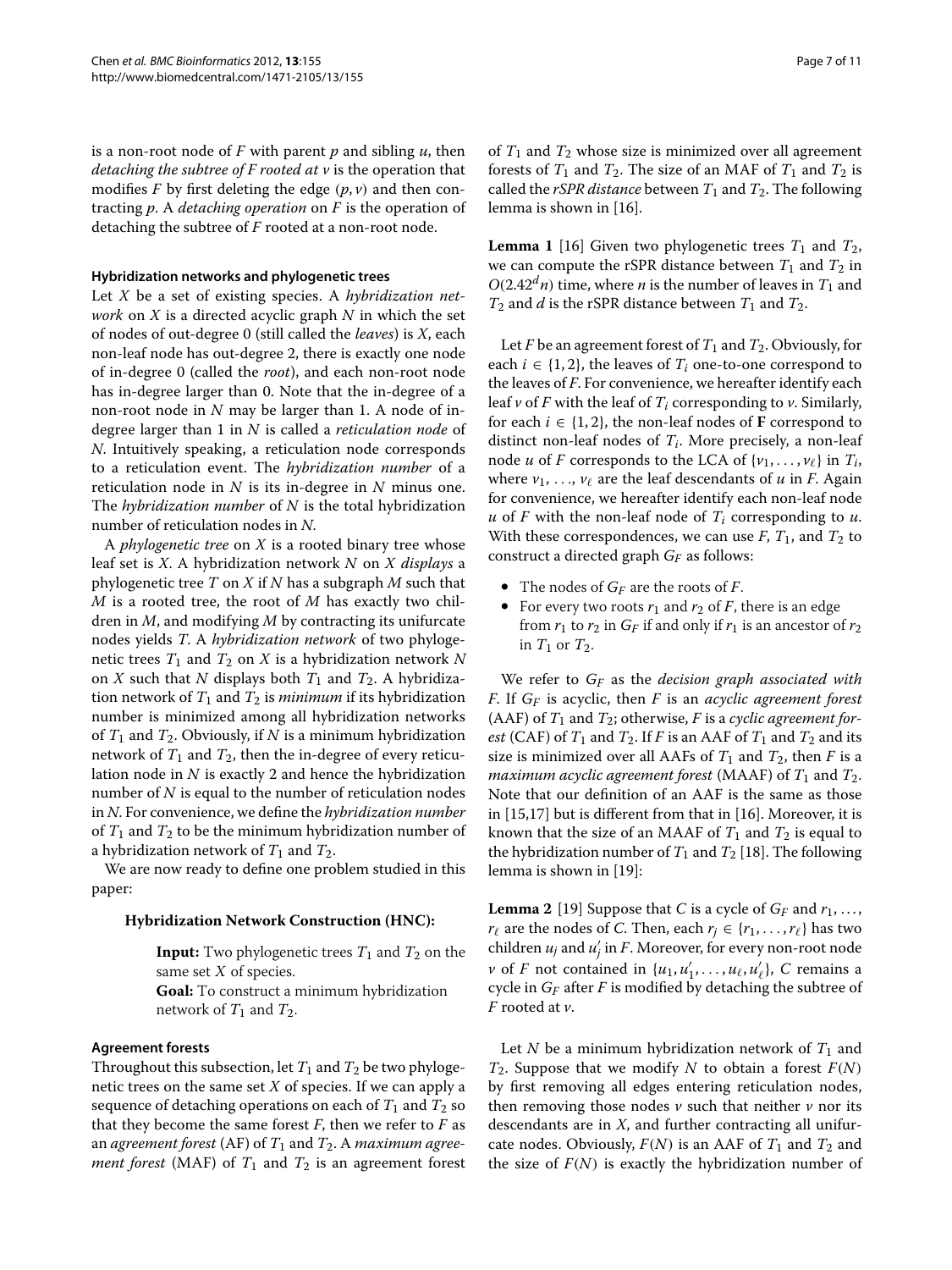*N*. So, each MAAF  $F'$  of  $T_1$  and  $T_2$  *represents* the set of all minimum hybridization networks *N* such that *F(N)* is the same as  $F^\prime.$  Thus, to enumerate a representative set of minimum hybridization networks of  $T_1$  and  $T_2$ , the idea in previous work [\[6\]](#page-9-3) has been to enumerate all MAAFs of  $T_1$  and  $T_2$  and construct a minimum hybridization network for each enumerated MAAF. Since we can easily use an MAAF of  $T_1$  and  $T_2$  to construct a hybridization network displaying  $T_1$  and  $T_2$  [\[6\]](#page-9-3), the difficulty is in how to enumerate all MAAFs of  $T_1$  and  $T_2$ .

We are now ready to define another problem studied in this paper:

#### **Hybridization Network Enumeration (HNE):**

**Input:** Two phylogenetic trees  $T_1$  and  $T_2$  on the same set  $X$  of species.

**Input:** Two phylogenetic trees  $T_1$  and  $T_2$  on the same set <sup>X</sup> of species.

**Goal:** To enumerate all MAAFs of *T*<sup>1</sup> and *T*<sup>2</sup> and construct a minimum hybridization network of *T*<sup>1</sup> and *T*<sup>2</sup> from each MAAF of *T*<sup>1</sup> and  $T_2$ .

Basically, HNE is the problem of enumerating a representative set of minimum hybridization networks of two given phylogenetic trees. As in previous studies [\[5,](#page-9-4)[6](#page-9-3)[,8\]](#page-9-5), when we consider HNC and HNE, we always assume that each given phylogenetic tree has been modified by first introducing a new root and a dummy leaf and then letting the old root and the dummy leaf be the children of the new root.

The following lemma is shown in [\[19\]](#page-10-10):

<span id="page-7-1"></span>**Lemma 3** [\[19\]](#page-10-10) The dummy leaf alone does not form a component tree of an MAAF of  $T_1$  and  $T_2$ .

## <span id="page-7-0"></span>**Extending Whidden** *et al.***'s Algorithm**

Throughout this subsection, let  $T_1$  and  $T_2$  be two phylogenetic trees on the same set *X* of species. We sketch the fastest known algorithm (due to Whidden *et al.* [\[16\]](#page-10-7)) for computing an MAF of  $T_1$  and  $T_2$ , and then state a slight extension of the algorithm that will be used in our algoirthm for HNE.

The basic idea behind Whidden *et al.*'s algorithm is as follows. For  $k = 0, 1, 2, \dots$  (in this order), we try to find an AF of  $T_1$  and  $T_2$  of size  $k$  and stop immediately once such an AF is found. To find an AF of  $T_1$  and  $T_2$  of size  $k$ , we start by setting  $F_1 = T_1$  and  $F_2 = T_2$  and associating a *label set*  $\{x\}$  to each leaf *x* of  $F_1$  and  $F_2$ . We then repeatedly modify  $F_1$  and  $F_2$  (until either  $|F_1| > k$  or  $F_1$  becomes a forest without edges) as follows. We find two arbitrary sibling leaves  $u$  and  $v$  in  $F_2$ . If  $u$  and  $v$  are also siblings in  $F_1$ , then we modify  $F_1$  and  $F_2$  separately by merging the identical subtrees of  $F_1$  and  $F_2$  rooted at the parent of *u* 

and *v* each into a single leaf whose label set is the union of the label sets of *u* and *v*. On the other hand, if *u* and *v* are not siblings in  $F_1$ , then we distinguish three cases as follows.

*Case 1: u* and *v* are in different component trees of  $F_1$ . In this case, in order to transform  $F_1$  and  $F_2$  into an AF of  $T_1$ and  $T_2$ , we have two choices to modify them, namely, by either detaching the subtree rooted at *u* or detaching the subtree rooted at *v*.

*Case 2: u* and *v* are in the same component tree of  $F_1$  and either (1) *u* and the parent of *v* are siblings in  $F_1$  or (2) *v* and the parent of *u* are siblings in  $F_1$ . In this case, if (1) (respectively, (2)) holds, then we modify  $F_1$  by detaching the subtree rooted at the sibling of  $\nu$  (respectively,  $u$ ).

*Case 3: u* and *v* are in the same component tree of  $F_1$  and neither (1) nor (2) in Case 2 holds. In this case, in order to transform  $F_1$  and  $F_2$  into an AF of  $T_1$  and  $T_2$ , we have three choices to modify them. The first two choices are the same as those in Case 1. In the third choice, we modify *F*<sup>1</sup> by detaching the subtrees rooted at those non-root nodes *w* such that the parent of *w* appears on the (not necessarily directed) path between  $u$  and  $v$  in  $F_1$  but  $w$  does not.

By the above three cases, we always have the following:

- (a)  $|F_1| \geq |F_2|$ .
- (b) All component trees of *F*<sup>2</sup> except at most one have no edges.
- (c) For each component tree  $\Gamma_2$  of  $F_2$  without edges,  $F_1$ has a component tree  $\Gamma_1$  without edges such that the label sets associated with the unique leaves of  $\Gamma_1$  and  $\Gamma_2$  are identical.

Once  $|F_1|$  becomes larger than *k*, we know that  $F_1$  and  $F_2$ have no AF of size *k*. On the other hand, once *F*<sup>1</sup> becomes a forest without edges, we can use the label sets  $L(\nu)$  of the leaves  $\nu$  of  $F_1$  to obtain an AF of  $T_1$  and  $T_2$  of size  $|F_1|$ by modifying  $T_1$  as follows. For each leaf  $\nu$  of  $F_1$  such that  $L(v)$  does not contain the dummy leaf, detach the subtree of  $T_1$  rooted at the LCA of the leaves in  $L(\nu)$ .

Now, we are now ready to make a key observation in this paper. By (b) and (c) in the above, Whidden *et al.*'s MAF algorithm can actually be used to solve the following slightly more general problem in  $O(2.42<sup>k</sup>n)$  time:

## **rSPR Distance Checking (rSPRDC):**

**Input:**  $(T_1, T_2, k, F_1, F_2)$ , where  $T_1$  and  $T_2$  are two phylogenetic trees on the same set  $X$  of species,  $k$  is an integer,  $F_1$  (respectively,  $F_2$ ) is a rooted forest obtained from *T*<sup>1</sup> (respectively, *T*2) by performing zero or more detaching operations, and every component tree of  $F_2$ except at most one is identical to a component tree of *F*1.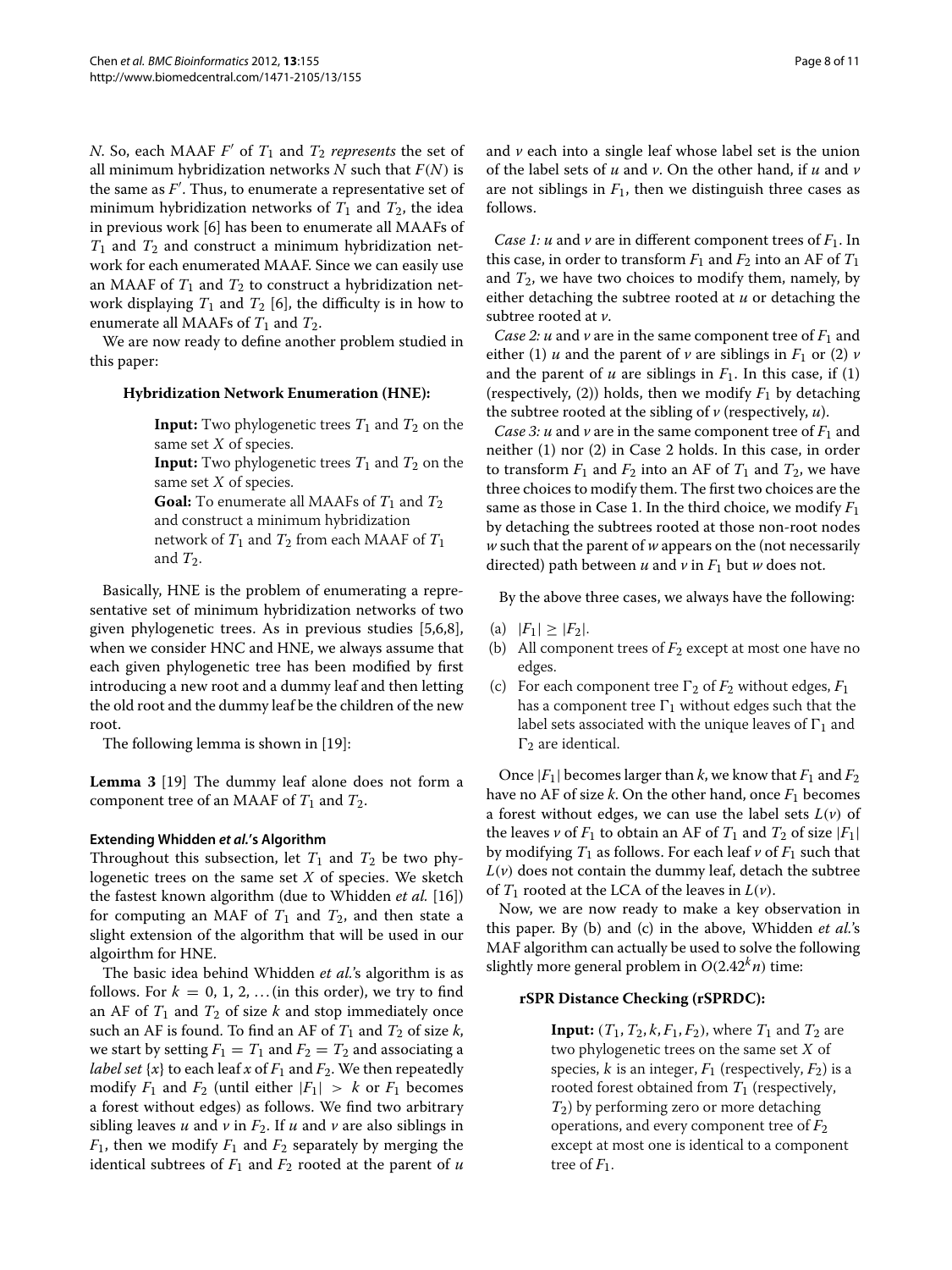**Goal:** To decide if performing k more detaching operations on  $F_1$  leads to an AF of  $T_1$  and  $T_2$ .

Finally, if we want to enumerate all MAFs of  $T_1$  and *T*2, then we need to modify Whidden *et al.*'s algorithm as follows. First, we do not distinguish Cases 2 and 3 because modifying  $F_1$  as in Case 2 may lose some MAF of  $T_1$  and  $T_2$ . Moreover, whenever an AF of  $T_1$  and  $T_2$  of size *k* is found, we do not stop immediately and instead continue to find other AFs of  $T_1$  and  $T_2$  of size *k*. The resulting algorithm runs more slowly, namely, in  $O(3<sup>k</sup>n)$ time.

## **Speeding up** *HybridNet*

Throughout this subsection, let  $T_1$  and  $T_2$  be two phylogenetic trees on the same set *X* of species. We first sketch how *HybridNet* enumerates all MAAFs of *T*<sup>1</sup> and *T*2, and then explain how to speed it up.

First, we need several definitions. For a rooted forest *F*, we use  $\mathcal{L}(F)$  to denote the family of the leaf sets of the component trees of  $F$ . Let  $F$  and  $F'$  be two forests each obtained by performing zero or more detaching operations on *T*<sub>1</sub>. If *F*  $\neq$  *F'* and for every set *Y*  $\in$  *L*(*F*), there is a set  $Y' \in \mathcal{L}(F')$  with  $Y \subseteq Y'$ , then we say that *F* is *finer than F*- and *F*- is *coarser than F*.

To enumerate all MAAFs of  $T_1$  and  $T_2$ , the idea behind *HybridNet* is to design an algorithm for the following problem:

## **Generalized Agreement Forest (GAF)**

**Input:**  $(T_1, T_2, k, F_1)$ , where  $T_1$  and  $T_2$  are two phylogenetic trees on the same set  $X$  of species,  $k$  is an integer, and  $F_1$  is a rooted forest obtained from  $T_1$  by performing zero or more detaching operations. **Goal:** To find a sequence of AFs of *T*<sup>1</sup> and *T*<sup>2</sup> including all AFs  $F$  of  $T_1$  and  $T_2$  such that (1)  $F$ can be obtained by performing at most k detaching operations on  $F_1$  (or equivalently, at most  $|F_1| + k$  detaching operations on  $T_2$ ) and

(2) no AF of  $T_1$  and  $T_2$  is finer than  $F_1$  and coarser than <sup>F</sup>.

In the supplementary material of [\[19\]](#page-10-10), an  $O(3<sup>k</sup>n)$ -time algorithm for solving GAF is detailed. The algorithm differs from Whidden *et al.*'s algorithm for enumerating all MAFs of  $T_1$  and  $T_2$  only in that we start with  $F_1$  (as it is given) and  $F_2 = T_2$  (instead of starting with  $F_1 = T_1$  and  $F_2 = T_2$ ) and then repeatedly modify  $F_1$  and  $F_2$  until either  $|F_1| > k + k_0$  or  $F_1$  becomes a forest without edges, where  $k_0$  is the original size of  $F_1$ . Now, we are now ready to make two other key observations in this paper. To speed up Chen and Wang's algorithm for solving GAF, we modify it as follows:

**Heuristic 1:** Every time before we start to make multiple choices of modifying  $F_1$  and  $F_2$ , we call the algorithm for rSPRDC in Lemma [1](#page-6-0) on input  $(T_1, T_2, k − |F_1| + k_0, F_1, F_2)$  to check if performing  $k - |F_1| + k_0$  more detaching operations on  $F_1$  leads to an AF of  $T_1$  and  $T_2$ .

As the result, if we know that performing  $k - |F_1| + k_0$ more detaching operations on *F*<sup>1</sup> does not lead to an AF of  $T_1$  and  $T_2$ , then no more choice of modifying  $F_1$  and  $F_2$  is necessary; otherwise, we proceed to make multiple choices of modifying  $F_1$  and  $F_2$  the same as before but with the following difference:

• **Heuristic 2:** Instead of selecting two arbitrary sibling leaves u and v in  $F_2$  $F_2$  (cf. the Extending Whidden et al.'s Algorithm section), we select two sibling leaves <sup>u</sup> and v in  $F_2$  such that they are as far apart as possible in  $F_1$ .

The intuition behind Heuristic 2 is that if *u* and *v* are far apart in  $F_1$ , then either *u* and *v* fall into two different connected components of  $F_1$  so that we do not have to try Case 3 in the [Extending Whidden](#page-7-0) *et al.*'s Algorithm section, or *u* and *v* fall into the same connected component of  $F_1$  and we can detach a lot of subtrees from  $F_1$  in Case 3.

Finally, to enumerate all MAAFs of  $T_1$  and  $T_2$ , we initialize  $k = 0$  and then proceed as follows.

- <span id="page-8-2"></span><span id="page-8-0"></span>1. Simulate the sped-up algorithm for GAF on input  $(T_1, T_2, k, T_1)$ . During the simulation, whenever an AF  $F$  of  $T_1$  and  $T_2$  is enumerated, perform one of the following steps depending on whether  $F$  is acyclic or not:
	- (a) If  $F$  is acyclic, output it.
	- (b) If *F* is cyclic, then output all AAFs  $F'$  of  $T_1$ and  $T_2$  such that  $F^\prime$  can be obtained from  $F$  by performing *k*−|*F*| detaching operations on *F*.
- <span id="page-8-1"></span>2. If at least one AAF of  $T_1$  and  $T_2$  was outputted in Step [11a](#page-8-0) or [11b,](#page-8-1) then stop; otherwise, increase k by 1 and go to Step [1.](#page-8-2)

Note that Step [11b](#page-8-1) is nontrivial. As described in the supplementary material of [\[19\]](#page-10-10), Lemma [2](#page-6-1) is very helpful for this purpose. More specifically, we first find a cycle *C* in  $G_{F'}$  in  $O(|F'|^2)$  time. By Lemma [2,](#page-6-1) in order to make  $F'$ acyclic, we have to choose one node *r* of *C* and modify  $F'$  by detaching the subtree of  $F'$  rooted at an (arbitrary) child of  $r$ . Note that since  $r$  is a root of  $F'$ , detaching the subtree of F' rooted at a child of r is achieved by simply deleting  $r$  from  $F^\prime$  and is hence independent of the choice of the child. Moreover, if the parent *r'* of the dummy leaf in *F*- is a node of *C*, then by Lemma [3,](#page-7-1) we can exclude *r* from consideration when choosing *r*. So, we have at most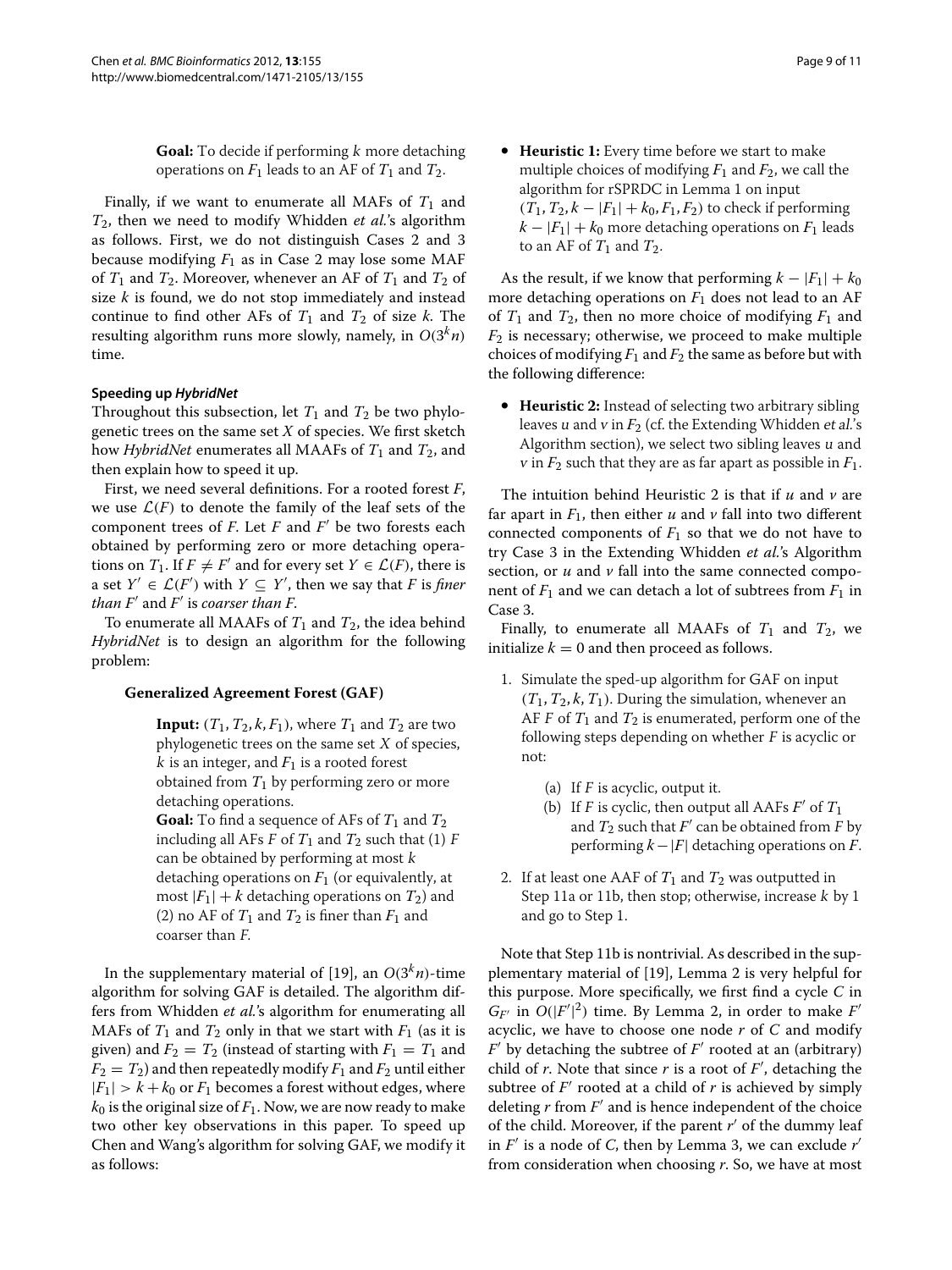$|F'| \leq k - 1$  ways to break *C*. After modifying  $F'$  in this way, we again construct  $G_{F^\prime}$  and test if it is acyclic. If it is acyclic, then we can output  $F'$ ; otherwise, we again find a cycle  $C$  in  $G_{F^\prime}$  and use it to modify  $F^\prime$  as before. We repeat modifying  $F'$  in this way, until either  $F'$  becomes acyclic, or  $|F'| = k$  and  $G_{F'}$  is still cyclic. Once  $F'$  becomes acyclic, we output it. The total time taken by Step [11b](#page-8-1) is  $O(k^2(k-1)^{k-|F'|})$ , because we make a total number of at most  $O((k-1)^{k-|F'|})$  choices for breaking cycles.

Experiments show that Heuristics 1 and 2 help us speed up the algorithm substantially. However, the two heuristics may not help in the worst case. That is, we are unable to prove that the two heuristics improve the worst-case time complexity of the algorithm which is  $O(3^d |X| +$  $3^d(k-1)^{k-d+2}$  (as shown in [\[19\]](#page-10-10)), where *d* is the size of an MAF of  $T_1$  and  $T_2$ . We note that  $k$  and  $d$  are usually quite close.

#### **The new algorithm for HNE**

In this subsection, we only design an algorithm for HNE. Note that it is trivial to obtain a faster algorithm for HNC by modifying the algorithm for HNE so that it stops immediately once an MAAF is found.

Throughout this subsection, let  $T_1$  and  $T_2$  be two phylogenetic trees on the same set *X* of species. As mentioned before, we can easily use an MAAF of  $T_1$  and  $T_2$  to construct a hybridization network displaying  $T_1$  and  $T_2$  [\[6\]](#page-9-3). So, we only explain how to enumerate all MAAFs of *T*<sup>1</sup> and  $T_2$ .

In the last subsection, we have explained how to speed up *HybridNet* so that it can enumerate all MAAFs of *T*<sup>1</sup> and  $T_2$  within shorter time. Indeed, we can make *Hybrid*-*Net* even faster. The idea is to preprocess  $T_1$  and  $T_2$ so that the given trees become smaller or the problem becomes to solve two or more smaller independent subproblems. More specifically, we perform the following two reductions on  $T_1$  and  $T_2$  until neither of them is available.

#### *Subtree reduction*

Suppose that  $T_1$  has a non-leaf node  $v_1$  and  $T_2$  has a non-leaf node  $v_2$  such that the subtree of  $T_1$  rooted at  $v_1$ is identical to the subtree of  $T_2$  rooted at  $v_2$ . Then, we modify  $T_1$  (respectively,  $T_2$ ) by merging the subtree of *T*<sub>1</sub> (respectively, *T*<sub>2</sub>) rooted at  $v_1$  (respectively,  $v_2$ ) into a single leaf whose label set is the union of the label sets of the merged leaves. It is known [\[2\]](#page-9-6) that this reduction preserves the MAAFs of  $T_1$  and  $T_2$ .

#### *Cluster reduction*

Suppose that subtree reductions on  $T_1$  and  $T_2$  are not available but  $T_1$  has a non-leaf node  $v_1$  and  $T_2$  has a nonleaf node  $v_2$  such that the subtree of  $T_1$  rooted at  $v_1$  has the same leaf set as the subtree of  $T_2$  rooted at  $v_2$ . Then, we split  $T_1$  (respectively,  $T_2$ ) into two trees  $T'_1$  and  $T''_1$ 

(respectively,  $T_2'$  and  $T_2''$ ) as follows.  $T_1'$  (respectively,  $T_2'$ ) is simply the subtree of  $T_1$  (respectively,  $T_2$ ) rooted at  $v_1$ (respectively,  $v_2$ ), while  $T_1''$  (respectively,  $T_2''$ ) is obtained by merging the subtree  $T_1$  (respectively,  $T_2$ ) rooted at  $v_1$ (respectively,  $v_2$ ) into a single leaf whose label set is the union of the label sets of the merged leaves. It is known [\[20\]](#page-10-11) that the set of MAAFs of  $T_1$  and  $T_2$  is the Cartesian product of the set of MAAFs of  $T_1'$  and  $T_2'$  and the set of MAAFs of  $T_1''$  and  $T_2''$ .

After the preprocessing stage, if no cluster reduction has been performed in the preprocessing stage, then we run the sped-up *HybridNet* (as described in the last subsection) on  $T_1$  and  $T_2$ ; otherwise, we have obtained two or more subproblems. Suppose that we have *h* subproblems and the *i*th subproblem  $(1 \le i \le h)$  is to enumerate all MAAFs of two trees  $T_{1,i}$  and  $T_{2,i}$ . Then, for each  $1 \le i \le h$ , we run the sped-up *HybridNet* to enumerate the set M*<sup>i</sup>* of MAAFs of  $T_{1,i}$  and  $T_{2,i}$ . Finally, we output the Cartesan product  $M_1 \times \cdots \times M_h$ .

#### **Competing interests**

The authors declare that they have no competing interests.

#### **Author's contributions**

ZZC was in charge of algorithm design, algorithm implementation, design of experiments, and manuscript preparation. LW participated in algorithm design and manuscript editing. SY was involved in algorithm implementation and testing. All authors read and approved the final manuscript.

#### **Acknowledgements**

We would like to thank the reviewers for their valuable suggestions and comments. ZZC was supported in part by the Grant-in-Aid for Scientific Research of the Ministry of Education, Science, Sports and Culture of Japan, under Grant No. 24500023. LW is supported by a grant from the Research Grants Council of the Hong Kong Special Administrative Region, China [Project No. CityU 121608].

#### **Author details**

<sup>1</sup> Division of Information System Design, Tokyo Denki University, Ishizaka, Hatoyama, Hiki, Saitama 359-0394, Japan. <sup>2</sup>Department of Computer Science, City University of Hong Kong, 83 Tat Chee Avenue, Kowloon, Hong Kong.

#### Received: 19 March 2012 Accepted: 30 June 2012 Published: 2 July 2012

#### **References**

- <span id="page-9-0"></span>1. Hein J, Jing T, Wang L, Zhang K: **On the complexity of comparing evolutionary trees.** Discrete Appl Math 1996, **71:**153–169.
- <span id="page-9-6"></span>2. Bordewich M, Semple C: **On the computational complexity of the rooted subtree prune and regraft distance.** Ann Combinatorics 2005, **8:**409–423.
- <span id="page-9-1"></span>3. Bordewich M, Semple C: **Computing the minimum number of hybridization events for a consistent evolutionary history.** Discrete Appl Mathematics 2007, **155:**914–928.
- <span id="page-9-2"></span>4. Albrecht B, Scornavacca C, Cenci A, Huson D: **Fast computation of minimum hybridization networks.** Bioinformatics 2011, **28:**191–197.
- <span id="page-9-4"></span>5. Collins L, Linz S, Semple C: **Quantifying hybridization in realistic time.** J Comput Biol 2011, **18:**1305–1318.
- <span id="page-9-3"></span>6. Chen ZZ, Wang L: **HybridNet: A tool for constructing hybridization networks.** Bioinformatics 2010, **26:**2912–2913.
- 7. Wu Y: **A practical method for exact computation of subtree prune and regraft distance.** Bioinformatics 2009, **25:**190–196.
- <span id="page-9-5"></span>8. Wang J, Wu Y: **Fast computation of the exact hybridization number of two phylogenetic trees.** In Proceedings of the 6th International